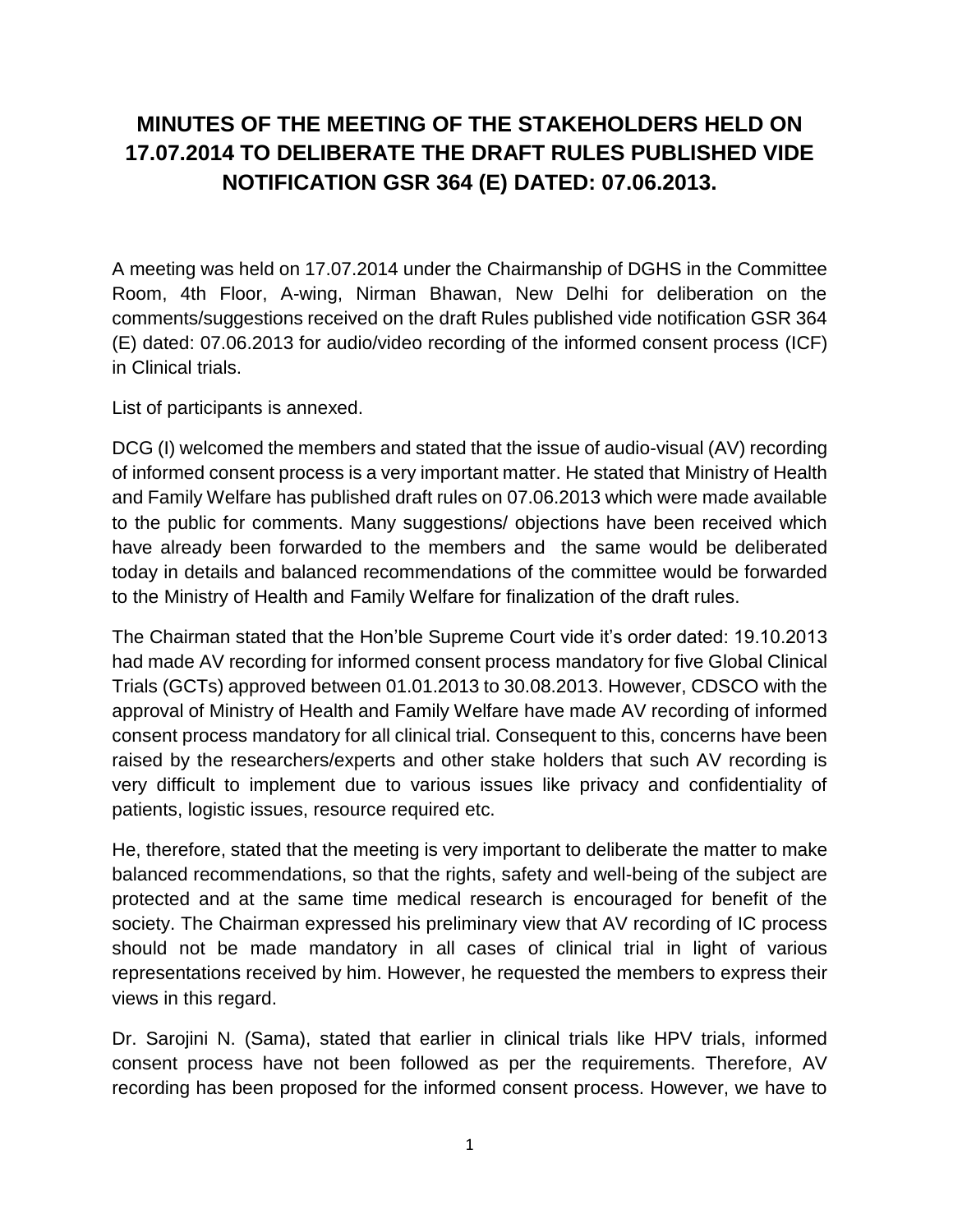articulate it properly in the rule regarding AV recording for informed consent process maintaining Privacy and Confidentiality.

Shri S. Srinivasan, LOCOST, stated that lot of mixed comment on the draft rules have been received. Concerns have been raised about the requirements. He opined that AV recording of informed consent process should be made mandatory in cases of clinical trials of New chemical entities/ New Molecular entities (NCEs/NMEs).

Dr. Amar Jesani, opined that ethics is not only the domain of Doctors, but it is to be considered by all Stakeholders. He agreed to the opinion expressed by Srinivasan and opined that AV recording of informed consent process should be made mandatory in cases of clinical trial of NCEs/NMEs. He also stated that Hon'ble Supreme Court in its order dated: 19.10.2013 did not made AV recording of informed consent process recording mandatory for all clinical trials. The spirit of the order is that such AV recording should be done in cases of NCEs. However, AV recording of informed consent process have been made mandatory for all clinical trial through the administrative order in light of the order of the Hon'ble Supreme Court.

Dr. K. Satyanarayan, Chairman, Ethics Committee (EC) , RML Hospital, opined that AV recording of informed consent process should not be mandatory of all clinical trials. AV recording should be done in certain cases, where the respective EC feels that such recording is necessary for protection of rights of the subjects. Therefore, he opined that it should be left to ethics committee, who can decide depending on the nature of clinical trial, whether AV recording of informed consent process is required or not. Accordingly, Investigator should maintain AV recording wherever the respective ethics committee considered it necessary.

Dr. A.K. Das, JIPMER, opined that we have to do research for both new molecules as well as for new use of old molecules. Medical research is to be encouraged in the benefit of the society. No where in the world, AV recording of informed consent process is required in clinical trial. It does not mean that we will not have the requirement of AV recording of informed consent process. However, there has to be a balanced approach so that the rights of the patient are protected and at the same time, ethical clinical trial is conducted to investigate the new drug.Many writers have expressed their views that we are creating hurdles through requirement of AV recording of informed consent process. He opined that he is in favour of the AV recording, however, it should be in an appropriate manner. As it is a labour- intensive activity, it should not be a lengthy process of recording of whole informed consent process. The investigator can provide all essential information to the patients through videography and then the understanding by the patients and his signing in the Informed Consent Form can be AV recorded.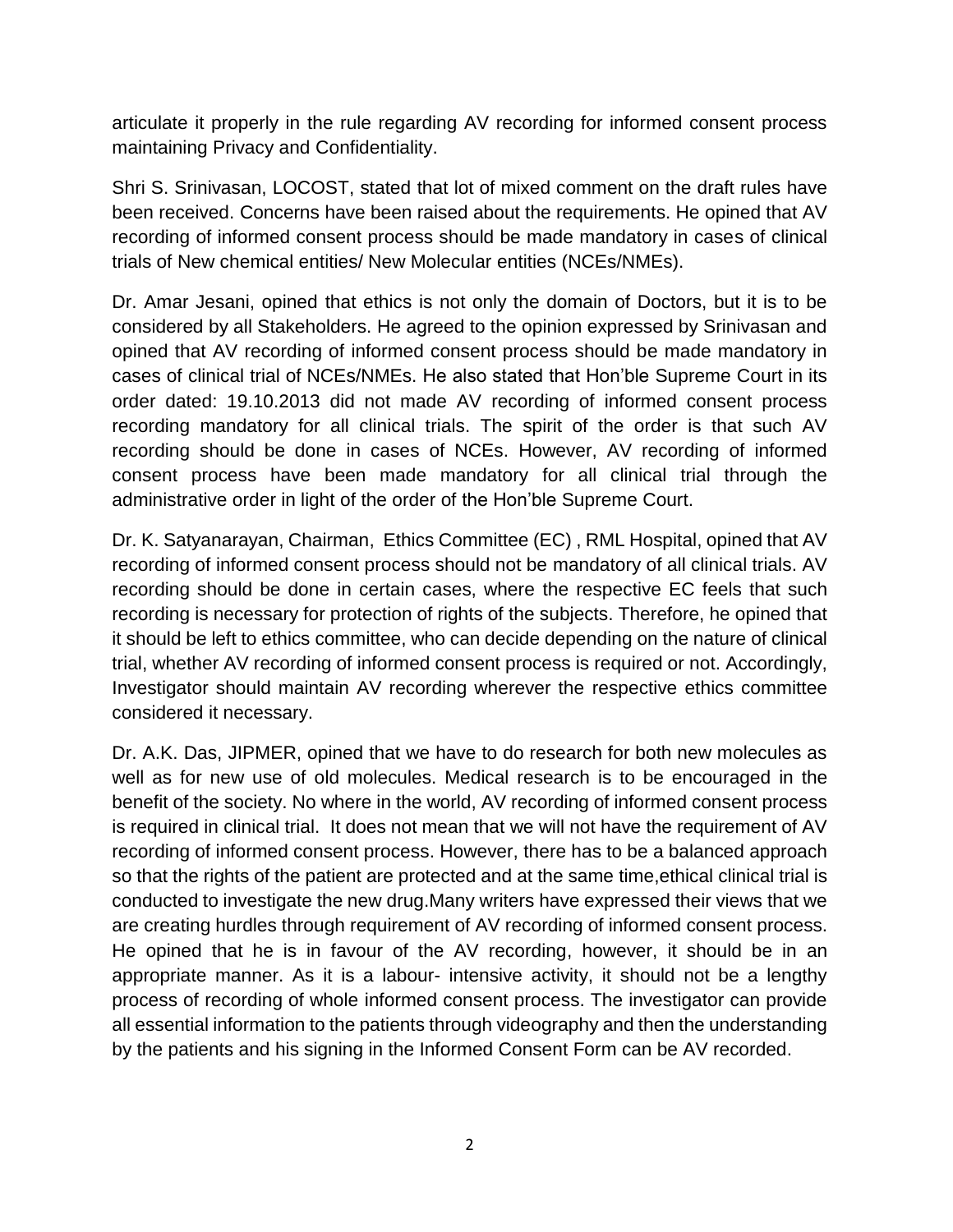Dr. Santanu Tripathi opined that the proposed rules on AV recording is in addition to the requirement of written informed consent. It is going to be an evidence for informed consent. If written informed consent process is done properly than there may not be requirement of AV recording of informed consent process in all cases. It is not going to benefit all. Principal Investigator, Sponsor may be benefited from such AV recording.

He, therefore, opined that AV recording of informed consent process should not be made universal, it may be done in cases of clinical trials of NCEs/NMEs. However, what is to be recorded is also very important. Since, such AV recording is an evidence, only signing of Informed Consent Form by the patient should be AV recorded. Thus, he was in favour of AV recording of informed consent process in appropriate manner as above.

Dr. Nandini K. Kumar, agreed that AV recording of informed consent process should not be applicable for all the patients. Prof. Ranjit Roy Choudhury Committee has recommended AV recording only for vulnerable population. She also opined that in such activity Ethics Committee should play major role as opined by Dr. K. Satyanarayan. She stated that if it is made mandatory for all AV recording for whole informed consent process in clinical trial, the clinical trial in rural areas will go away. Therefore, we should work out to find that only understanding and signing of Informed Consent Form by the patients is AV recorded and not the whole informed consent process.

Dr. Rajni Kaul, ICMR, expressed her views that AV recording of informed consent process should be done in regulated clinical trials only and not in all clinical research.

Dr. S. Aneja, LHMC opined that such AV recording should be done only in case of illiterate and some vulnerable population. It should not be made mandatory for all patients in clinical trial.

Dr. Ritika Bajaj, ISCR opined that there are many practical challenges in such AV recording. There are situation when a patients likes to be in part of clinical trial, however, he/she does not like to be AV recorded. There should be some provisions for such patients to be enrolled in clinical trial. She also raised concern about validation of such AV recording, as Sponsor/CRO shall not have access to such recording. If it is not validated, later on it may create problem about recognizing the image and audio. Therefore, she opined that AV recording may be done in case of vulnerable population like mentally challenged patients, children etc.

Dr. Chirag Trivedi, OPPI, opined that such AV recording is good, but it should not be made mandatory for all clinical trial and also for not all patients in a particular clinical trial. There are many practical challenges in making such AV recording.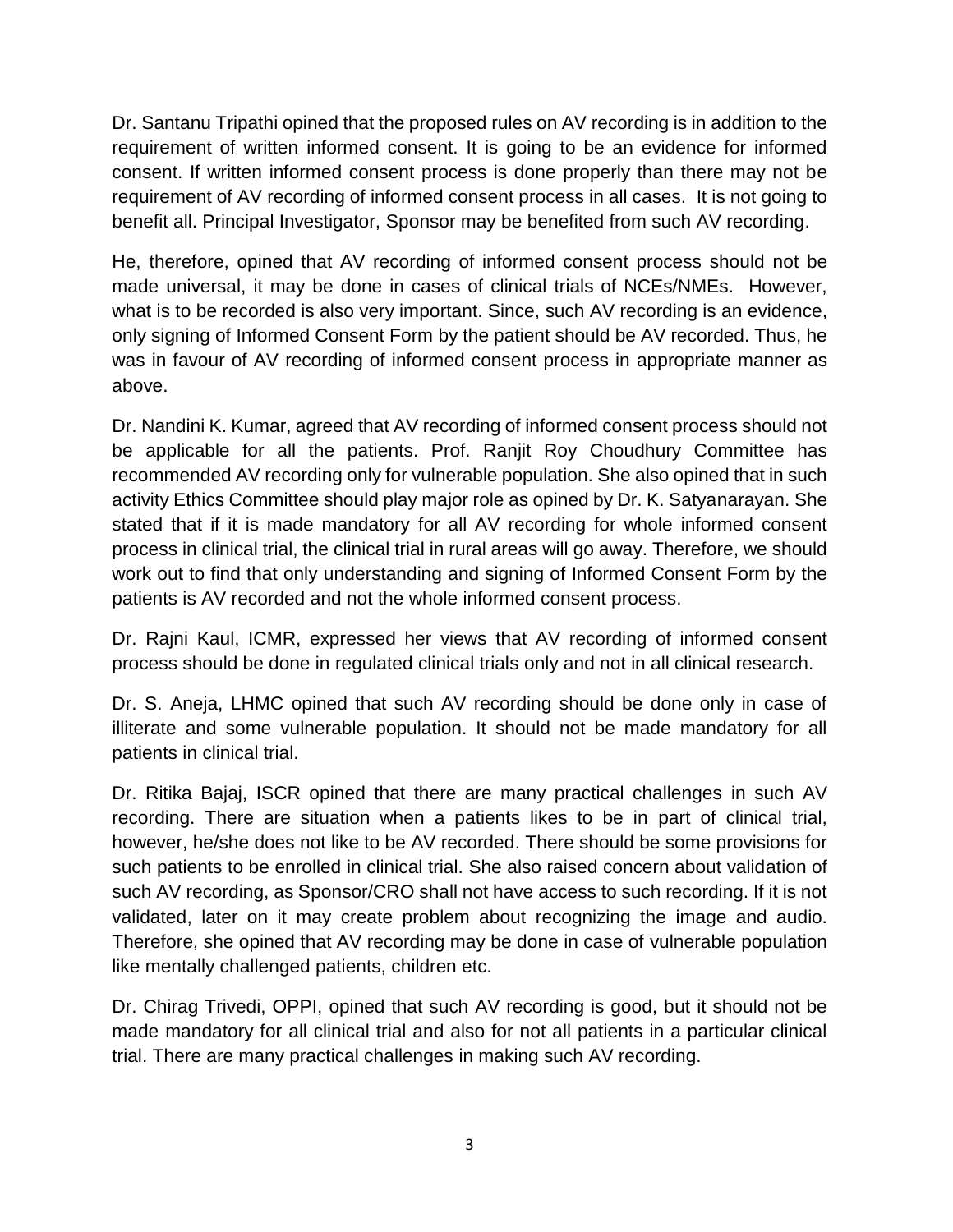Dr. Anirban Roy Chowdhury, ISCR, opined that AV recording of informed consent process is not practiced anywhere in the world. In case of AV recording there may be violation on one aspect i.e. privacy and confidentiality of the subject.

For informed consent, the subject has to be given time, sometime not only in hours but may be in days or month. Therefore, AV recording in whole informed consent process has practical difficulties. Focus should be given for good governance to ensure that written informed consent process is done properly to protect rights of the subjects. AV recording should not be made mandatory for all cases. It may be done in cases where supplemental evidence on informed consent is considered necessary.

Dr. Shruti Grover, Rajiv Gandhi Cancer Institute and Research Centre, opined that there is possibility that in AV recording of informed consent process, the Privacy and Confidentiality of the subjects may be compromised. Due to AV recording many patients who are willing to participate for clinical trial may go out of the trial. Only few patients may agree for AV recording.

Dr. Mira Shiva, mentioned that many companies are already doing AV recording of informed consent process even before it was made mandatory. She gave example of a company and stated that the company feels that it will protect the Investigators and the Sponsor and it is not going to benefit the patients as such. However, Dr. Shiva opined that she does not agree that AV recording will only protect the Investigator and Sponsor. Earlier informed consent in clinical trial was a major problem. Therefore, written informed consent process should be strengthen and AV recording should be made mandatory for clinical trials of NCEs/NMEs. She also mentioned that for some patients, AV recording may be a problem. However, majority of patients may agree for such AV recording. She stated that whole process of informed consent process should be strengthen so that the clinical trials being conducted in the country are rationale. Dr. Shiva also pointed out that in some cases like in HIV, HCV trials the patients may not like to be AV recorded, in such cases only audio recording may be considered.

Dr. Sudha Prasad stated that consideration should be given so that such AV recording is not made mandatory for institutional Clinical Trials for academic purpose.

The Chairman while summarizing the opinions stated that most of the members are of the opinion that AV recording should not be done in all cases of clinical trial. The consensus view is that such AV recording should be made mandatory in some cases only. However, Chairman desired that the special cases where AV recording should be made mandatory to be decided based on further deliberation and discussion with DG, ICMR and others.

Thereafter, the Chairman requested Dr. B.D. Athani, Special DG (MS) to Chair the meeting as he had to attend some other meeting. After taking stock of the situation, Dr.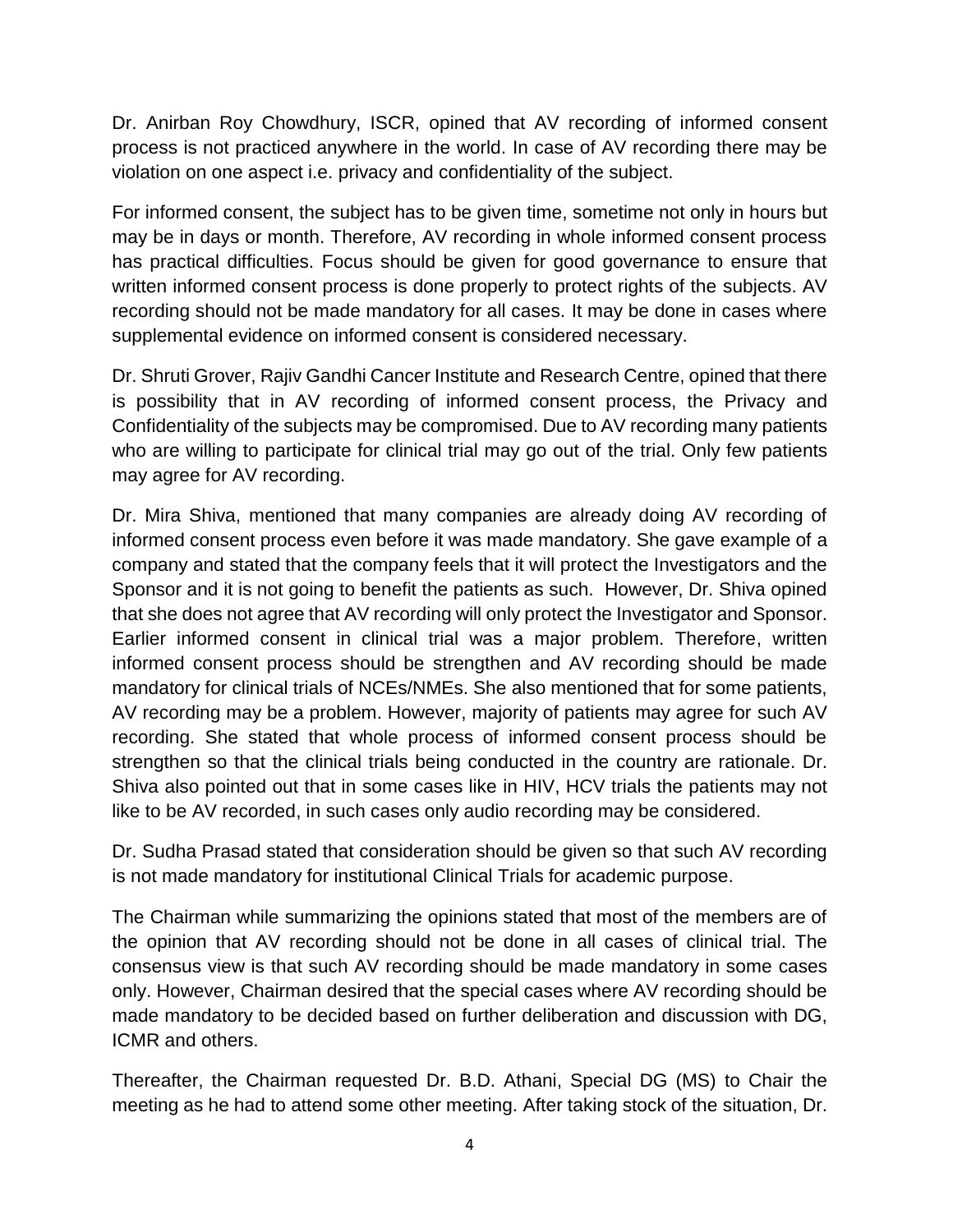B.D. Athani started proceeding to discuss the suggestion/comments received on the draft rules.

The Committee was informed that all the comments/suggestions received on the draft rules and the draft guidelines were circulated to the members in advance. The members were requested to give recommendations on these comments. The Committee after detailed discussion recommended following for the draft rules.

- 1. The AV recording should be made mandatory only in cases of clinical trials of NCEs/NMEs (New chemical entity/New Molecular entity).There were also views that the AV recording should be done in vulnerable population in such trials.
- 2. In AV recording, Privacy and Confidentiality of the subject should be maintained in the similar manner as it is maintained in case of written informed consent process.
- 3. In case of clinical trial of anti-HIV and anti-leprosy drugs, only audio recording should be done.
- 4. In a particular trial AV recording of informed consent process should be done for all patients.
- 5. Whole informed consent process which include providing information on essential elements as per Appendix-V of Schedule Y of the Drugs and Cosmetics Rules and understanding and signing of informed consent form by the patients/his or her LAR/witness should be AV recorded.
- 6. Suitable AV camera should be used to ensure good quality of AV recording so that the image and the sound is recognizable.
- 7. After AV recording of Informed consent process in a particular subject, the documentation should be made by the investigator or his/her study team member specifying that AV recording has been done and preserved adhering to the principle of confidentiality.A copy of the documentation should be handed over to the patient or his/her attendant.
- 8. AV recording should be stored properly for at least five years from the termination/completion of the study.

The Committee also recommended that the guidelines should also be finalized as per the above recommendations. On the issue of making videographer as a part of the study team, to ensure privacy and confidentiality of the trial subject, the committee recommended that one of the member of study team of investigator should be involved in such audio video recording.

Meeting ends with vote of thanks to the chair.